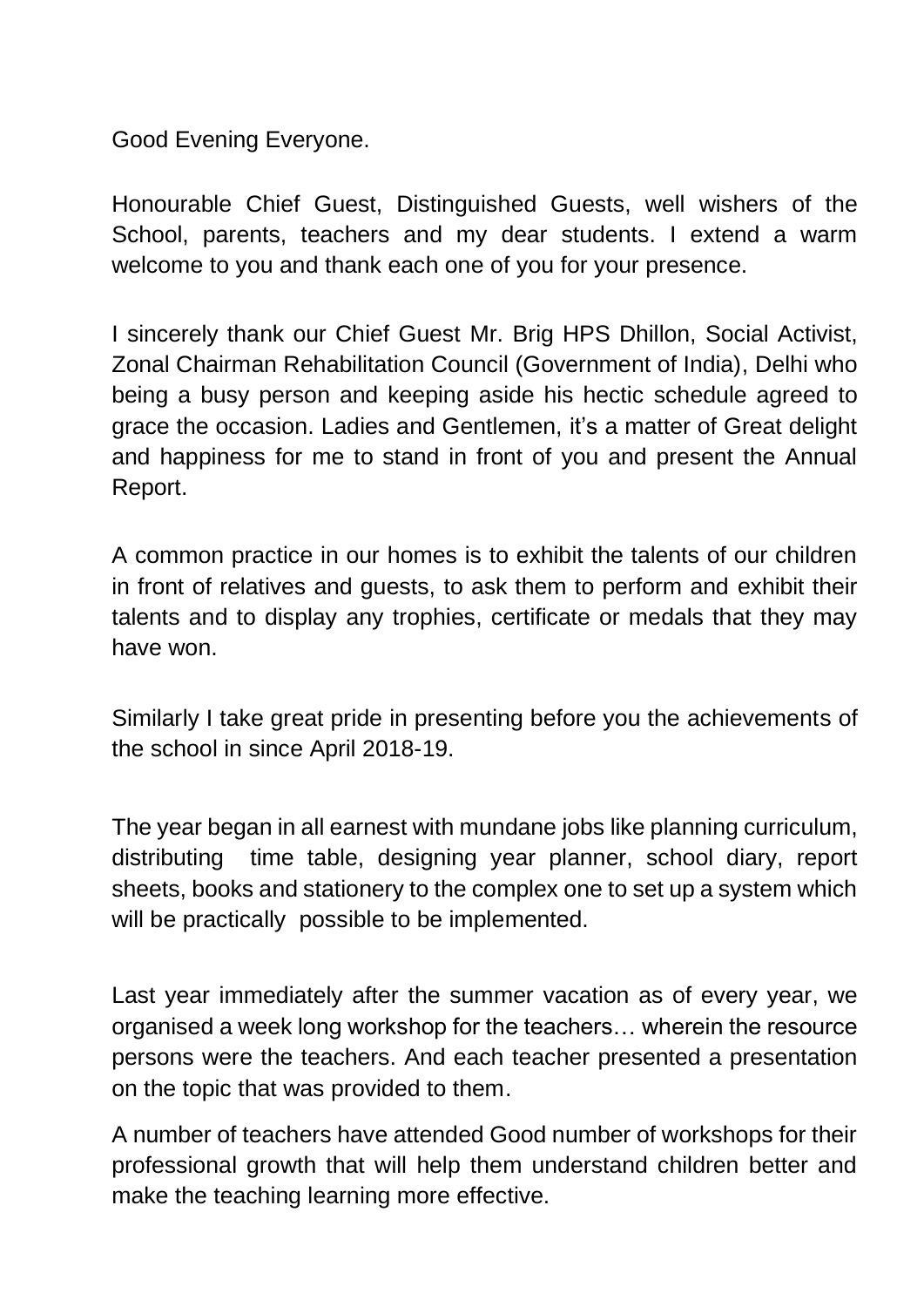In the field of academics both last year and this year has been an excellent one for us.

The Board result of Class-XII in 2018 was so far the best. Ankit Dawra securing 93.60%., Vidhi 93.40% and Aarohi 92.60% in Science Stream ,

## **(121 Students appeared in Class-XII)**

- In Total 11 students Scored above 90%
	- 25 Scored above 80%
	- 67 Scored above 60%

## **In Class –X (141 students appeared)**

### **Passed 141 students**

### **Toppers**

| $1$ st | <b>Aditi Vats and Priya</b> | 95.4% |
|--------|-----------------------------|-------|
|        | 2 <sup>nd</sup> Madhur Jain | 95.2% |
|        | 3rd Tannu                   | 95.0% |

# **In 2018 Class-XII - 121 students appeared**

### **Highest in Science**

| <b>ANKIT DAWRA</b> | 93.60% |
|--------------------|--------|
| <b>VIDHI</b>       | 93.40% |
| <b>AAROHI</b>      | 92.60% |

### **In Commerce**

| <b>SHREY JAIN</b> | $92.40\%$ |  |  |
|-------------------|-----------|--|--|
| ISHAN             | $92.00\%$ |  |  |
| KARTIK            | $90.60\%$ |  |  |
| In Uumanitiaa     |           |  |  |

**In Humanities**

| <b>RINKI</b>    | 89.20% |
|-----------------|--------|
| <b>ABHISHEK</b> | 85.40% |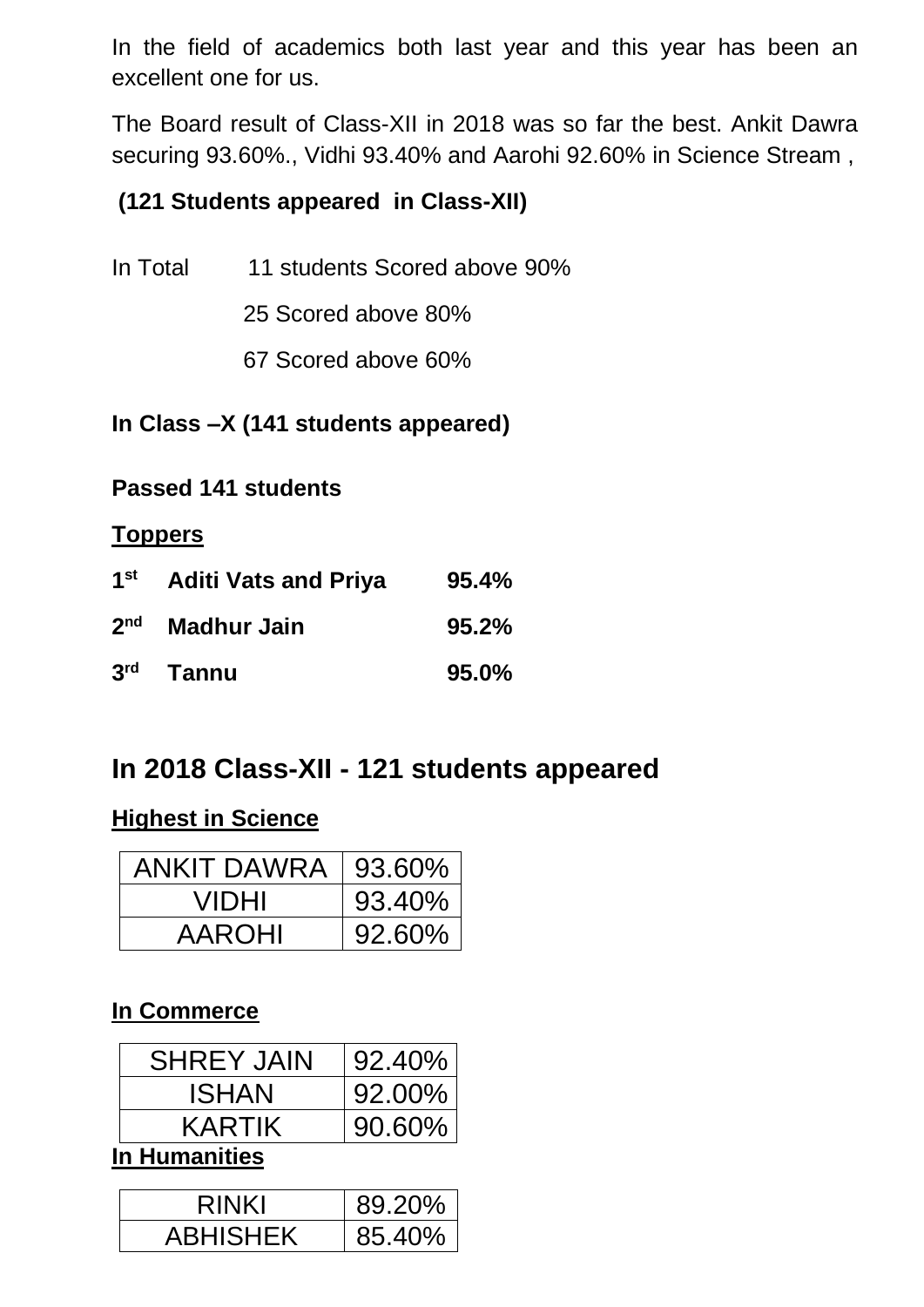| łΓ | 10%<br><sup>1</sup><br>J 70 |
|----|-----------------------------|
|----|-----------------------------|

#### **1. INTERNATIONAL AND NATIONAL LEVEL ACHIEVEMENTS IN GAMES AND SPORTS 2018-19**

| <b>Date</b> | <b>GAME</b>       | <b>LEVEL</b>    | <b>VENUE</b>          | <b>POSITION</b>      |
|-------------|-------------------|-----------------|-----------------------|----------------------|
| 28.3.2018   | U/14 Tennis       | <b>National</b> | <b>RPS Ganaur</b>     | 1ST                  |
| to          | Cricket           |                 |                       |                      |
| 31.3.2018   | Tournament        |                 |                       |                      |
| 23.06.2018  | Fistball          | <b>National</b> | Ludhiana, Punjab      | 3RD                  |
| 01.08.2018  | <b>Tennis</b>     | <b>National</b> | Ajmer, Rajasthan      | 2ND                  |
| to          | Cricket           |                 |                       |                      |
| 03.08.2018  | Tournament        |                 |                       |                      |
|             | $U/19$ (Boys)     |                 |                       |                      |
| 03.10.2018  | <b>KBD Junior</b> | <b>National</b> | Moti Lal Nehru School | Lost in              |
|             | Pro Kabaddi       |                 | of Sports, Rai,       | <b>Quarter Final</b> |
| 29.10.2018  | Fistball          | <b>National</b> | Solan, Himachal       | 1ST                  |
|             | Tournament        |                 | Pradesh               |                      |

The result has improved vis a vis last year. These are the foundation years and we help in building the base for better future of our students.

I am sure the hard work of my teachers will be reflected in the next year's board result.

In the field of Games and Sports too the year 2018-19 was extremely good for us. I am very happy to be able to inform you that now we have professional coaches for games like…. Throwball, Khokho, Cricket, Taekwando, Boxing, Basketball, Volleyball, Football and athletics…… The system of coaching during Zero period has started giving result as our students have proved their might in the State and National level in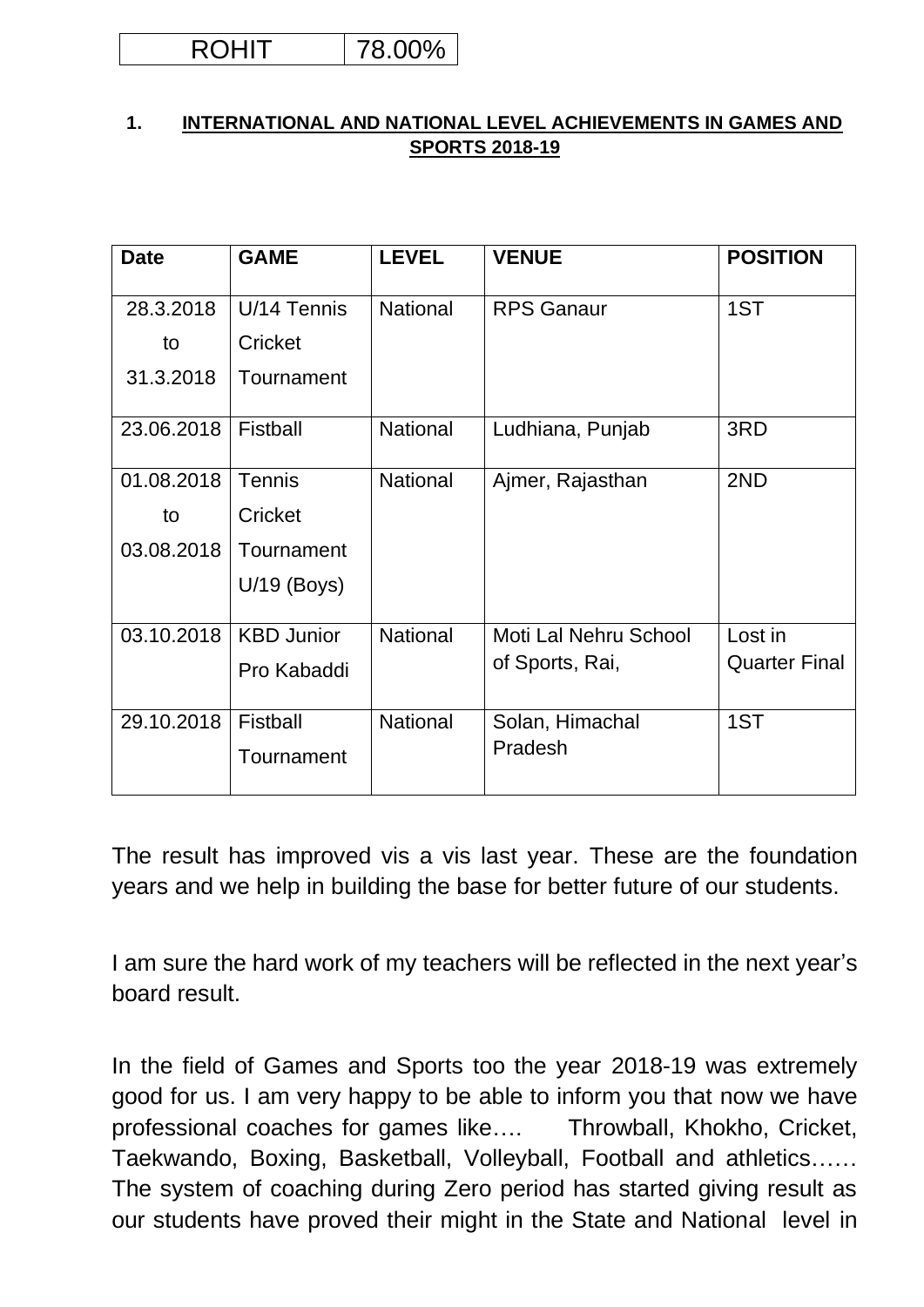games like Throwball, Cricket, Boxing and Wushu and even an International level.

Ladies and Gentlemen : It's not only in the field of Academics and Games and Sports but also in the field of CCA that RPS has marked a niche for itself.

Throughout the year we have had a number of activities both in English and Vernacular for Junior and Senior like Inter-House Quiz, Debate, Elocution, Declamation and so on.

For the smooth functioning and better output the school has been divided into wings. The Pre-Primary – The Primary, The Middle School- The Secondary School and The Sr. Secondary School with Coordinators separate ones for each wing, we ensure the result will be visible by next year in March.

We are also expanding ….RPS will have more number of schools under its banner. We have also started the scheme to award scholarships/cash rewards to students for their excellence in the field of Academics, Games and other fields. This is sponsored by our Chairperson Mrs. Taru Kanwar.

Ladies and Gentlemen the list is long and never ending and for all these achievements. I need to thank a number of people without whose care, concern, support and blessings things would not be the same………….

I sincerely thank Mr. Onkar Singh Kanwar, Chairman, Apollo Tyres Ltd. for being a strong pillar of support. His vision is very clear and distinct. RPS must be the best in all spheres be in Infrastructure, Academic, Games Sports or CCA. Thank you Sir, for all your support and cooperation and we will definitely realize your dream Sir.

I take the privilege to thank Mrs. Taru Kanwar, Chairman, Raunaq Education Foundation Ma'am always wants the name of RPS to be at the top and is ever ready for any need of the school.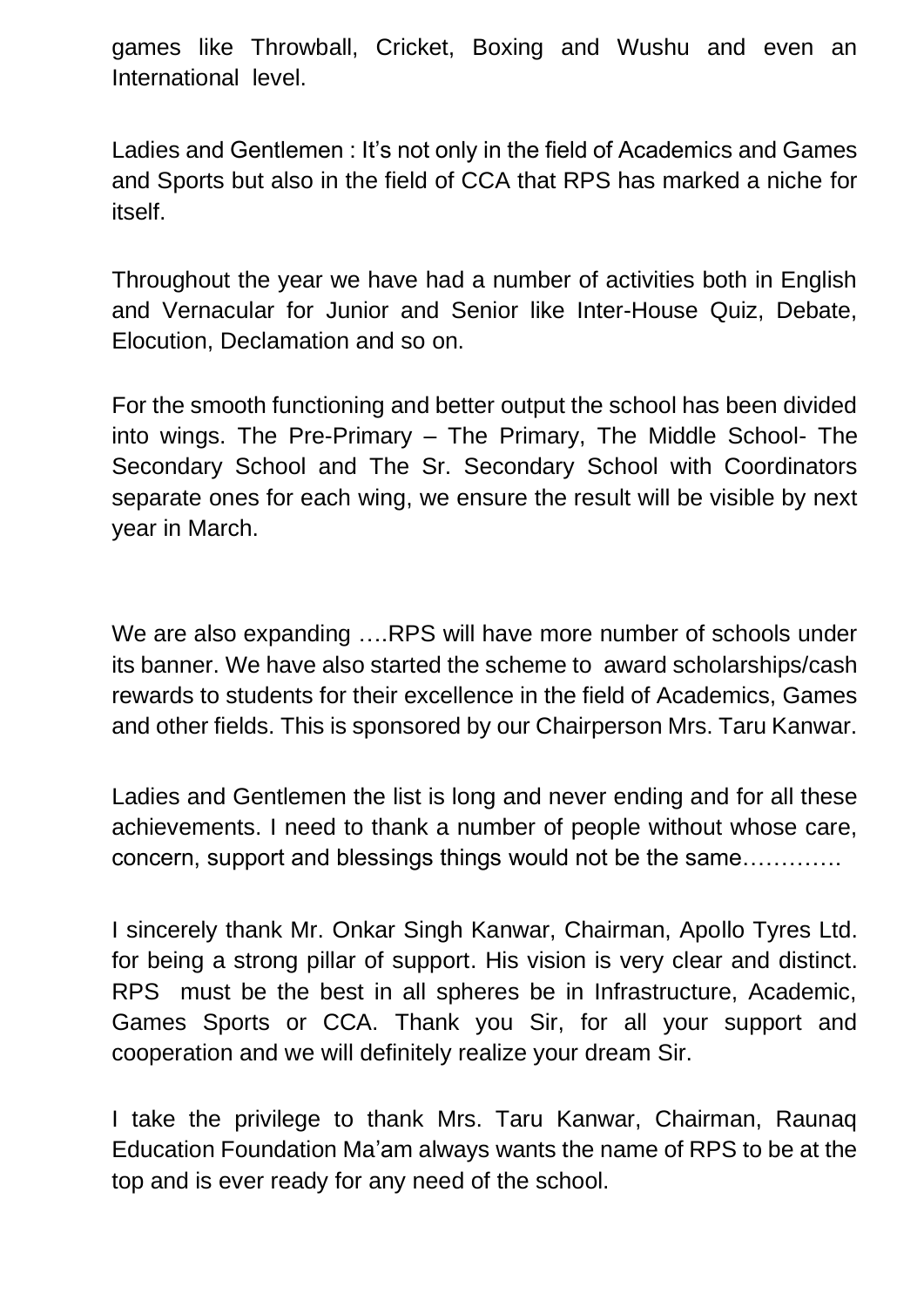I sincerely thank Mr. Anil Chopra for all his support behind the scene. He is ever ready for any requirement of the school. Sir I thank you sincerely for being such a big moral support and for being the guiding force behind everything.

I also take the opportunity to thank Mrs. Shalini Chand for her words of encouragement and her concern for the school.

I also thank Mr. Rahul Gupta Ms. Gunjan and Mr. Sunil Kapoor from our Head Office for their continued support and help.

A word of thanks to all my staff, my teachers for all their hard work both inside and outside the classroom and for their constant care and concern for the students.

To my office staff who ensure all paper work, accounts maintenance every thing is in order and to all my support staff who ensure the functioning of the School in the bottom most level.

To all my staff I say, Thank you, it is for your sincere, dedicated and untiring services the students in our custody are safe, secure, happy and blossoming.

I thank Principals of our sister schools for their cooperation and help all through.

A final word of big Thank you to all parents who stood by us through thick and thin. Your words of encouragement go a long way to boost our morale and perform even better, faith in us and you will see the difference in your child.

To everyone else whose name I have not been able to take every one from civil administration, water department, electricity department, telephone department, postal department, Govt hospital, people from print and electronic media. I thank you for all your help and cooperation in the smooth running of the school.